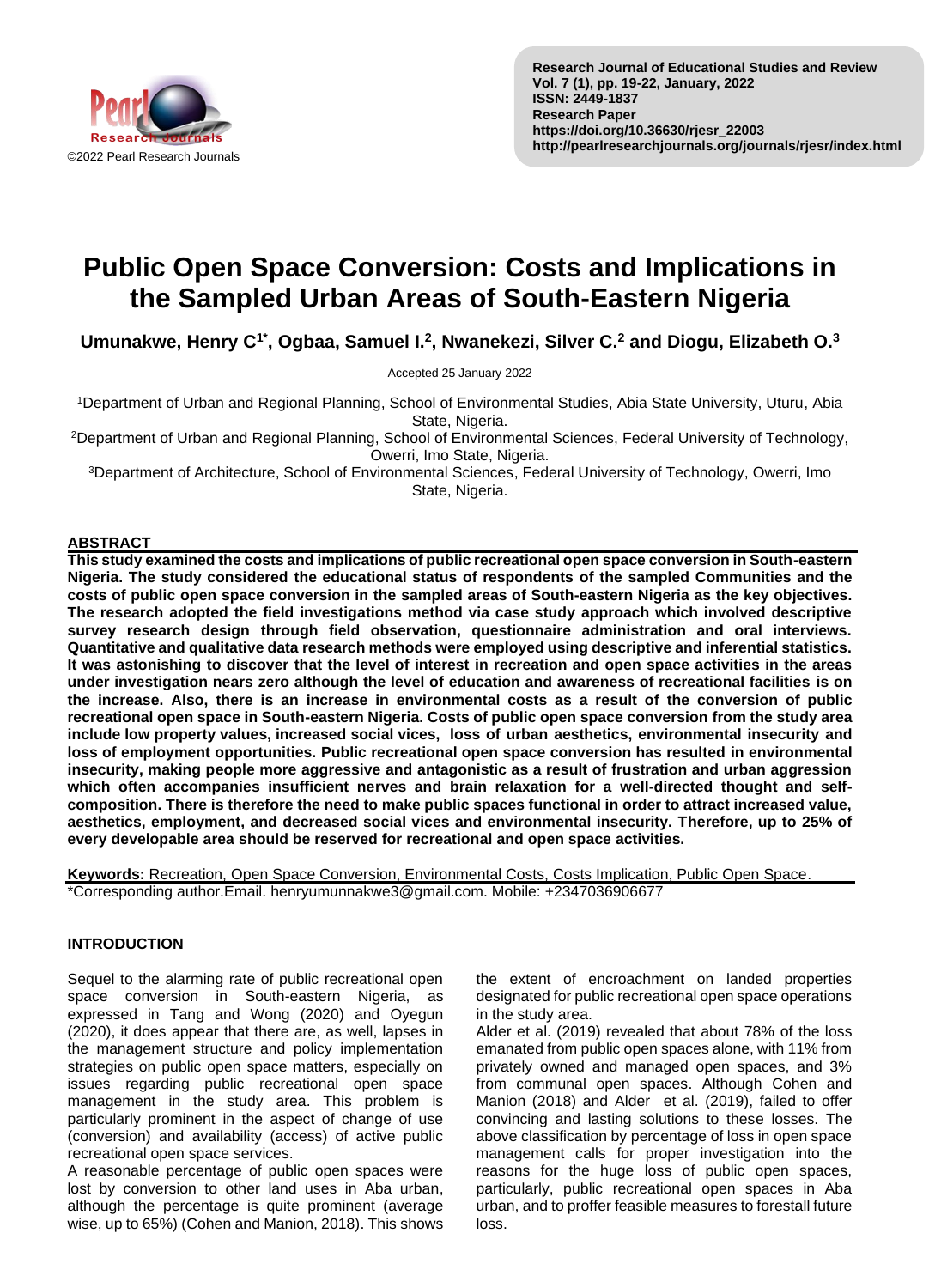

**Figure 1:** Map of South-Eastern States of Nigeria showing the Study area**.** Source: Atlas Map of Old Imo State (1991).

The aim of this study is to examined public open space conversion, with a concentration on the costs (consequences) and implications of converting public recreational open spaces in the sampled urban areas of South-eastern Nigeria (Figure 1).

To achieve the aim of the study, two key objectives were examined; determining the educational status of the respondents to determine their level of income and ascertaining the costs of public open space conversion using low property values, increased social vices, loss of urban aesthetics, environmental insecurity and loss of employment opportunities as proxies.

## **MATERIALS AND METHODS**

The study is both qualitative and quantitative. Qualitatively, it made use of secondary sources to data elicitation and quantitatively, it involved field survey via questionnaire distribution and real-life measurements to facilitate the quantum of public recreational open space areas affected by conversion. Furthermore, it engaged inferential statistics to facilitate the analytical process to secure an inferential result.

The study employed Survey Research Design (SRD) as the analytical technique for this research. SRD is structured to verify the extent of availability of the

environmental good (public open space, which in this circumstance, is a dependent variable), and the role of public governance (public open space management), which in this regard is an independent variable) on preservation and protection of urban public recreational open space in the urban communities in Aba metropolis. This method was preferred since according to Scott and Usher (1996), it involves the collection of data on a large population and leads to simple frequency counts and relational analysis. A total of 1,300 populations were sampled from the study area.

The choice of survey research design has gained acceptability over the years. Boreham et al. (2017) asserted that such studies are suited for the examination of topical (current) conditions; and practices relating to an aspect of the environment (society). This study is topical and it involves a prong of techniques like questionnaires, interviews and direct observation to data collection. This is supported by Scott and Usher (2018) and Owei et al. (2010), who posited that the collection of data in survey studies, involves structured interviews and questionnaires. It is also better suited for assessing and reporting existing conditions, attitudes or influence, especially as it affects an aspect (public open space management) or the entire environment and the society in general (Settle and Drake, 2020).

The study as well engaged descriptive statistical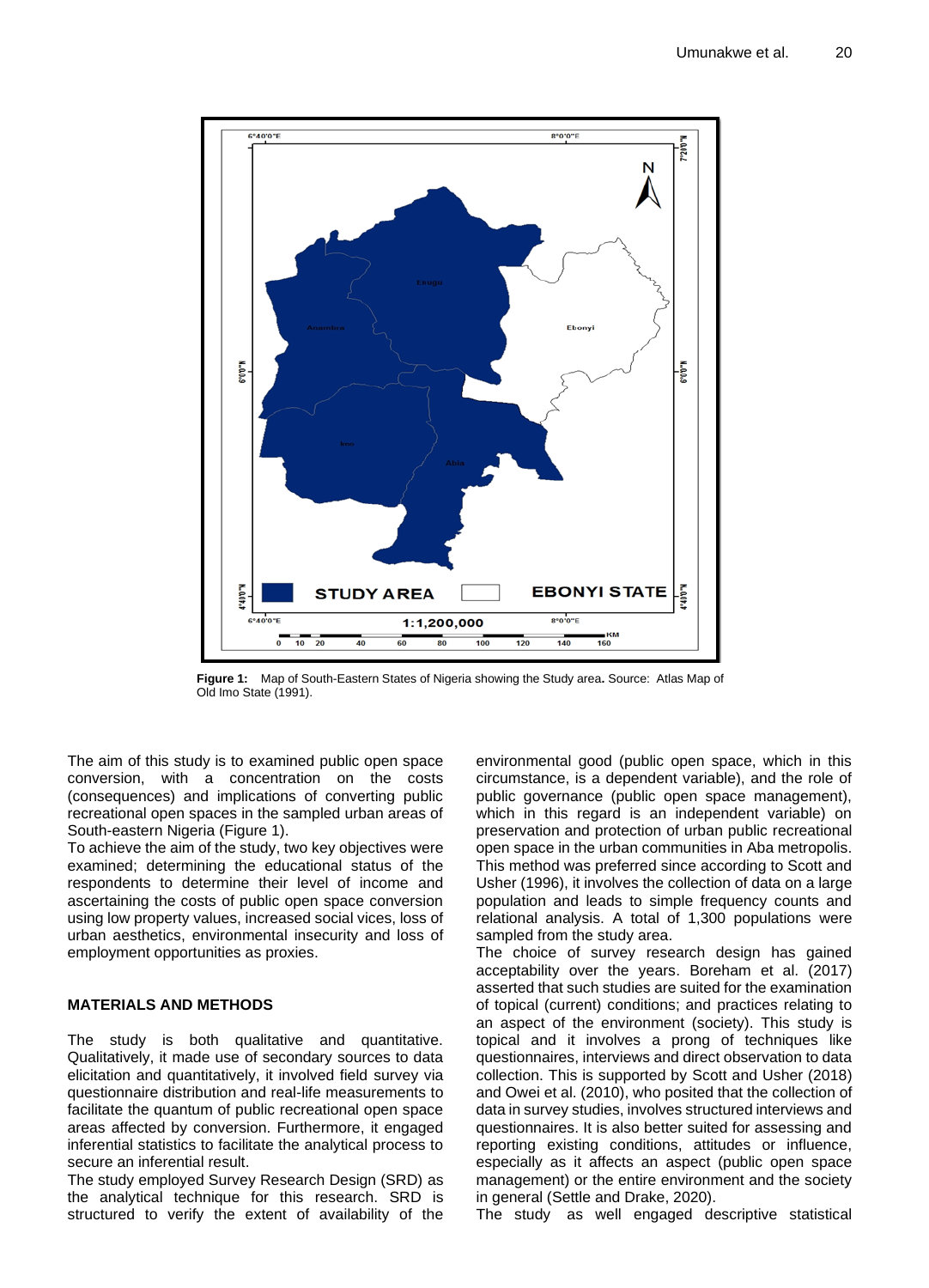**Table 1:** Educational Status of Respondents by Sampled Communities.

|                                                               | <b>LEVEL OF EDUCATION</b>              |                                            |                                              |                                             |                          |  |  |  |
|---------------------------------------------------------------|----------------------------------------|--------------------------------------------|----------------------------------------------|---------------------------------------------|--------------------------|--|--|--|
| <b>LGA's Sampled</b><br><b>Communities</b>                    | (0)                                    | (1-3)<br>(3-6)                             |                                              | $(7)+$                                      | <b>Total</b>             |  |  |  |
| Aba North                                                     |                                        |                                            |                                              |                                             |                          |  |  |  |
| Old G.R.A<br>Osusu Aba<br>Aba South                           | $6$ [1.97%]<br>$9$ [2.94%]             | 36 [11.84%]<br>44 [14.38%]                 | 176 [57.90%]<br>180 [58.82%]                 | 86 [28.29%]<br>73 [23.86%]                  | 304<br>306               |  |  |  |
| Eziukwu<br>Abaukwu (CBD)<br>Total mean of<br>distribution (%) | $3$ [1.15%]<br>- [0.00%]<br>18 [1.48%] | 37 [14.12%]<br>51 [14.65%]<br>168 [13.77%] | 126 [48.09%]<br>186 [53.45%]<br>668 [54.75%] | 96 [36.64%]<br>111 [31.90%]<br>366 [30.00%] | 262<br>348<br>1220(100%) |  |  |  |

Note:  $0 =$  non formal education,  $1-3 =$  primary education,  $3-6 =$  secondary education,  $7+ =$  tertiary or post-secondary education.

**Table 2:** Costs of Public Open Space Conversion in the Sampled Areas of South-eastern Nigeria.

| Sampled                   |              |             |              |            | Total        |             |
|---------------------------|--------------|-------------|--------------|------------|--------------|-------------|
| <b>States/Urban Areas</b> | <b>LPV</b>   | <b>ISV</b>  | <b>LUA</b>   | EIS        | LEO          | Response    |
| Abia                      |              |             |              |            |              |             |
| Aba                       | 144 (24.83%) | 64 (11.03%) | 296 (51.03%) | 19 (3.28%) | 57 (9.83%)   | 580         |
| Anambra                   |              |             |              |            |              |             |
| Onitsha                   | 56 (15.91%)  | 29 (8.24%)  | 221 (62.78%) | 3(0.85%)   | 43 (12.22%)  | 352         |
| <b>Enugu</b>              |              |             |              |            |              |             |
| Enugu                     | 23 (10.31%)  | 18 (8.07%)  | 147 (65.92%) | 7(3.14%)   | 28 (12.56%)  | 223         |
| <b>Imo</b>                |              |             |              |            |              |             |
| Owerri                    | 17 (11.72%)  | $8(5.52\%)$ | 93 (64.14%)  | 12 (8.28%) | 15 (10.34%)  | 145         |
| Total mean of             |              |             |              |            |              |             |
| distribution (%)          | 240 (18.46%) | 119 (9.15%) | 757 (58.23%) | 41 (3.16%) | 143 (11.00%) | 1300 (100%) |

**Key:** LPV- Low Property Values; ISV-Increased Social Vices; LUA-Loss of Urban Aesthetics; EIS-Environmental Insecurity and LEO-Loss of Employment Opportunities.

methods to present data generated. Therefore, tables were used to illustrate the results of the study.

#### **RESULTS AND DISCUSSION**

Table 1 shows that the majority of the sampled population is lettered, with secondary education ranking first (54.76%), closely followed by post-secondary or tertiary education (30.00%) and primary education (13.77%). However, a low rate of non-formal education in the area is represented by 1.48% of the respondent. This could be as a result of evening education and night school programs being enrolled for by most traders and peasant farmers within the sub-region; besides the proliferation of tertiary and non-tertiary institutions in the area.

From Table 1, the high rate of interest and involvement in public open space and recreational matters is expected as the greater number of the sampled population are getting educated on daily basis. However, on the contrary, it may be astonishing to note that the level of interest in recreational and open space activities in the areas under investigation is close to zero, little wonder why open space and recreation activities do not thrive in the area; despite the high level of literacy. This could be a high probability index on the conversion and subsequent negligence of public recreational open space activities in the area. This fact is as well corroborated by Solans et al. (2018), which attributed this trend to poor public education/sensitization and weak management structure of public recreational spaces in Aba urban.

Table 2 shows the consequence of converting public recreational open spaces in South-eastern Nigeria. From Table shows 58% of the respondents agree that it affects adversely the aesthetic value of the urban environment and may lead to environmental chaos over time. Consequently, about 19% of the respondents opined that the property value has been adversely affected.

From the study result, it is glaring that the high rate of conversion of public recreational open spaces in Southeastern Nigeria has seriously affected negatively the property value of both land and structures. This is supported by the findings of Taiwo and Wong, (2020). Equally, 11% of the respondents believe that the conversion of public recreational spaces in the Southeastern states of Nigeria has seriously affected the level of employment as individuals who would have been gainfully employed at public recreational space centres now roam about the street and consequently serve as a treat to urban security.

Also, about 9% of respondents submitted that the absence of public recreational open space leads to the growth of social vices such as pocket-picking and drug addiction as individuals tend to source for alternative recreation thus resulting in various uncontrolled lifestyles like alcoholism, prostitution and kidnapping in its